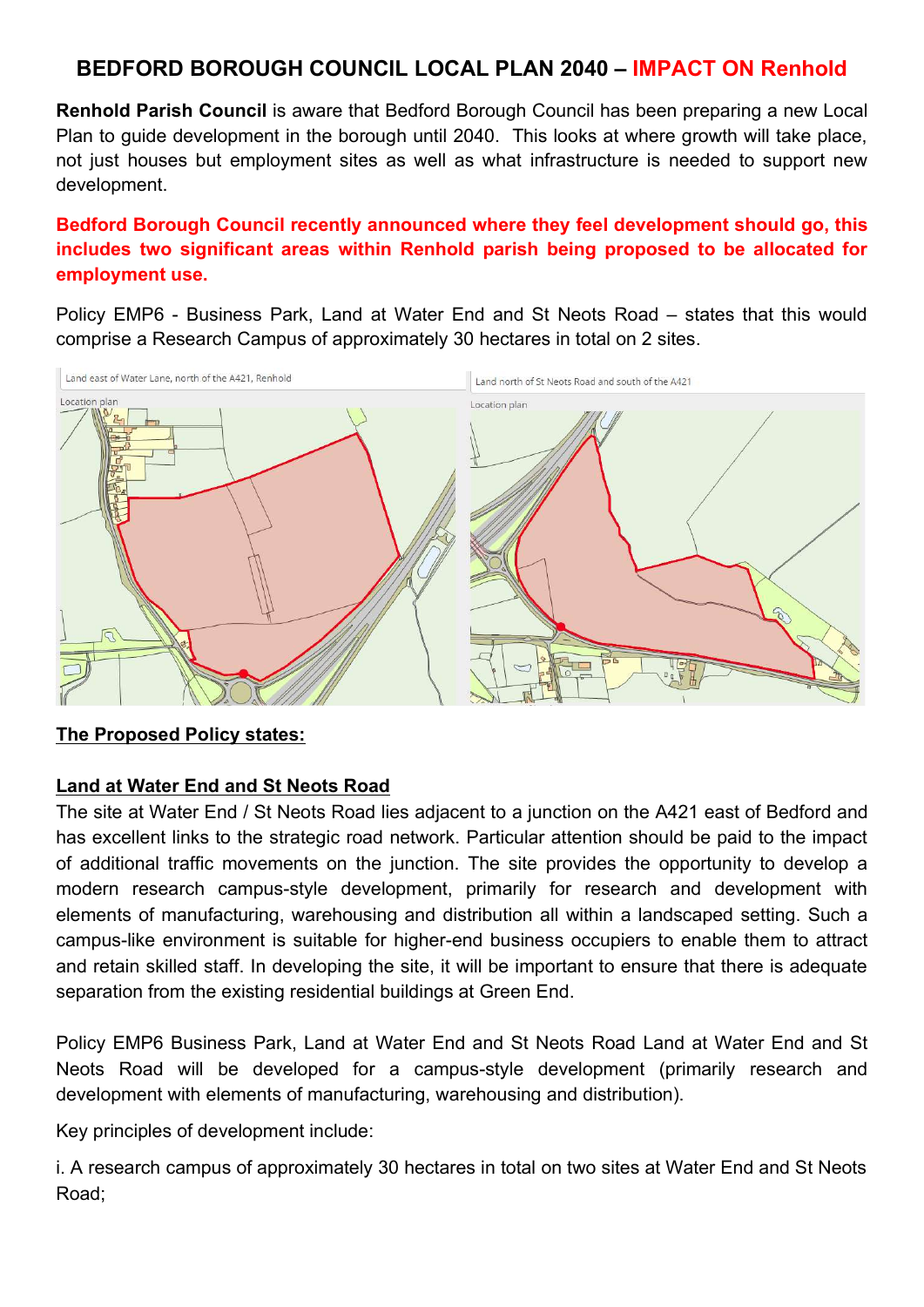ii. Preparation by the applicant of a masterplan and design code to be completed prior to and submitted with any planning application. The master plan and design code will ensure that the site is developed as a high value business park providing primarily research and development space in a landscaped setting;

iii. Design to respect local landscape priorities, ensuring separation from Renhold, Green End village and the need for sensitive external lighting;

iv. Provision of high quality landmark / gateway buildings at A421 junction in a landscaped environment;

v. Pre-determination archaeological evaluation will be required; vi. Development should be designed where possible to preserve and where opportunities arise, enhance the significance of heritage assets and the contribution made by setting, including for:

- Scheduled monument of Howbury ringwork and Medieval Trackway,
- Grade II listed Great Dairy Farmhouse,
- Grade II listed Hill Farmhouse,
- Grade II listed 52 Green End,
- Grade II listed Howbury Hall and associated heritage assets,

vii. Include appropriate mitigation measures where necessary for heritage assets listed under vi;

vii. Delivery of a low carbon and environmentally resilient development that is adaptive to and resilient to climate change; viii. Submission of a Transport Assessment to include: a. Improvements to the A421 junction roundabouts, b. Measures to ensure sustainable travel to / from the development,

ix. Provision of a mobility hub; x. Submission of a wildlife and habitat survey with appropriate mitigation and enhancements;

xi. A site specific flood risk assessment will be needed and mitigation required for all sources of flood risk where necessary. Opportunities to reduce surface water run-off by on and off site should be identified;

xii. Early engagement with Anglian Water is required in order to identify connection to water network infrastructure.

# It is very important that Renhold residents engage in the forthcoming consultation, having your say.

When does the public consultation start? The Plan documents in full are being consulted on between 15<sup>th</sup> June and 29<sup>th</sup> July 2022.

What is the best way to respond? Individual consultation responses are best rather than petitions or group responses. Multipe responses from a household, if everyone over 18 years old is allowed.

**How can I find out more?** You will have had a letter through your door recently. Please take some time to look at the documents, either online: https://www.bedford.gov.uk/LocalPlan2040 or